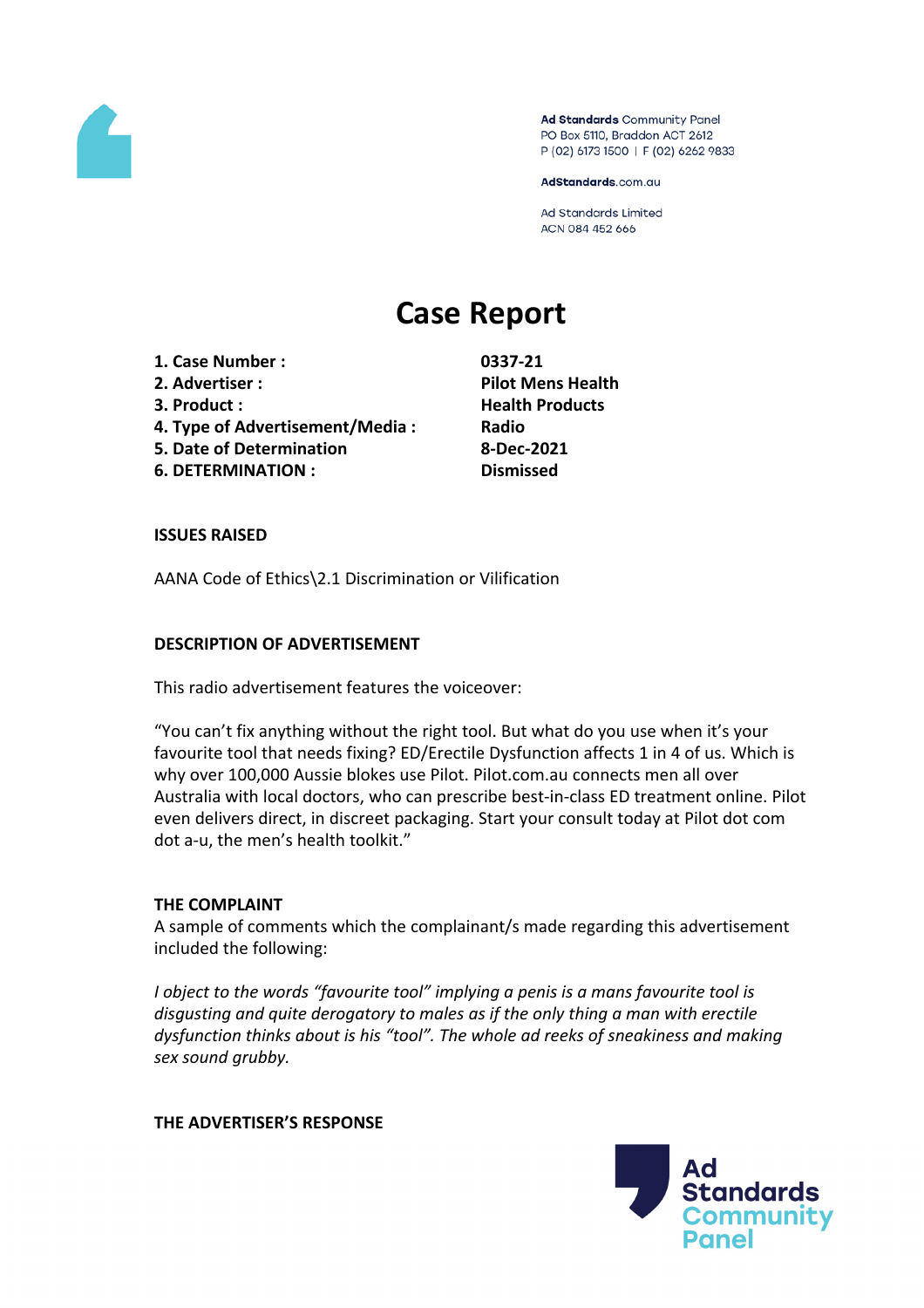

Comments which the advertiser made in response to the complainant/s regarding this advertisement include the following:

*We refer to your letter on behalf of Ad Standards dated 19 November 2021 enclosing a complaint relating to one advertisement for Pilot Technologies Pty Ltd (Pilot) on radio. The script for the advertisement is reproduced at the end of this response.*

*In short, this advertisement employs a light-hearted tone in order to deal with a common medical condition in a sensitive manner.*

*In our view, the complaint may engage sections 2.1 and 2.4 of the AANA Code of Ethics ( Code); this response therefore deals with both provisions in the interests of completeness and for the benefit of the consideration of the Ad Standards Community Panel (Panel).*

*Section 2.1: Discrimination or vilification on the basis of gender*

*Section 2.1 of the Code provides that advertising "shall not portray people or depict material in a way which discriminates against or vilifies a person or section of the community on account of [...] gender". The AANA Practice Note published 1 February 2021 (Practice Note) elaborates on the intention behind this section, stating relevantly that:*

# *Humour*

*A negative depiction of a group of people in society may be found to breach Section 2.1, even if humour is used. The depiction will be regarded as a breach if a negative impression is created by the imagery and language used in the advertisement of a person or group of people on the basis of a defined attribute listed above. Advertisements can humorously or satirically suggest stereotypical aspects of a group of people in society provided the overall impression of the advertisement does not convey a negative impression of people of that group on the basis of one or more of the attributes listed above.*

#### *Gender stereotypes*

*Harmful gender stereotypes are unacceptable because they perpetuate unconscious bias and rigid norms of femininity and masculinity that shape what it means to be a girl, woman, boy or man.[...]*

*Advertisements for services or activities only available to one gender are legally able to be advertised and highlighting this key feature in advertising does not amount to discrimination or vilification.*

*Nothing in this rule is intended to prevent ads from featuring:*

*• one gender only;*

- *products designed or made for one gender featuring only that gender (eg tampons, breastfeeding products);*
- *gender stereotypes as a means to challenge their negative effects.*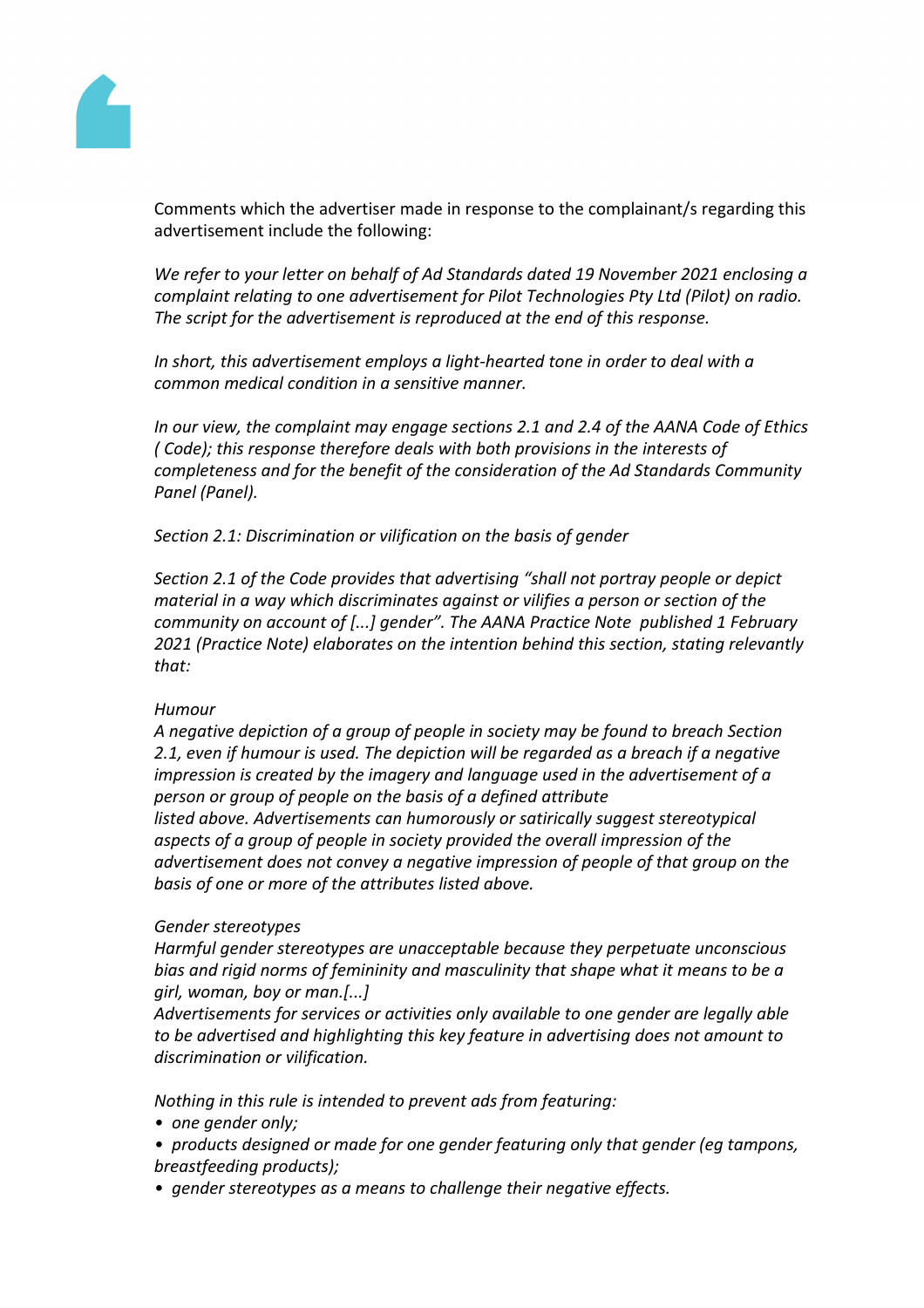

*Far from promoting harmful gender stereotypes, this advertisement seeks to reduce stigma associated barriers by addressing a condition which many men consider embarrassing. While the Medical Journal of Australia has reported that at least 25% of men experience erectile dysfunction (ED) [1], only 30% of men with moderate or severe ED discuss their problem with a health professional (therefore, the figure is likely to be even higher when men experiencing mild ED are taken into account) [2].*

*In other words, the advertisement seeks to promote the very opposite of the stereotype that ED is either a rare condition or one which warrants shame.*

*The complaint centres on the use of the term "favourite tool" to describe a penis, asserting that this implies "a penis is a man's favourite tool [which] is disgusting and quite derogatory to males as if the only thing a man with erectile dysfunction thinks about is his "tool"". However, when viewed in the context of the entire advertisement, it is clear that this term is intended as a playful metaphor in response to the phrase "you can't fix anything without the right tool" at the beginning.*

*Again, the advertisement employs humour to seek to normalise a real medical condition and to deal with it in a sensitive manner. If in doing so it features gender stereotypes, then that is clearly "as a means to challenge their negative effects" as squarely contemplated by the Practice Note.*

*In our submission, therefore, the advertisement does not contravene section 2.1 of the Code.*

*Section 2.4: Sex, sexuality or nudity*

*Section 2.4 of the Code provides that "advertising shall treat sex, sexuality and nudity with sensitivity to the relevant audience". The Practice Note elaborates on this provision as follows:*

*Section 2.4 prohibits the harmful use of sex, sexuality or nudity in advertising and requires that such content must be appropriate for the relevant audience. Images that are considered harmful and which are not permitted are those which are overtly sexual and inappropriate having regard to the relevant audience.*

*In its most indirect sense, this advertisement "uses" sex by alluding to it through the reference to erectile dysfunction. The complaint implies that this use is "harmful" by "making sex sound grubby".*

*On the contrary, as stated above the advertisement employs humour in order to educate men about a real (and common) medical condition. In our submission, that is the opposite of harmful.*

*While it is inevitable that some members of the community may, for a variety of reasons, prefer for companies such as Pilot not to advertise their products at all, the*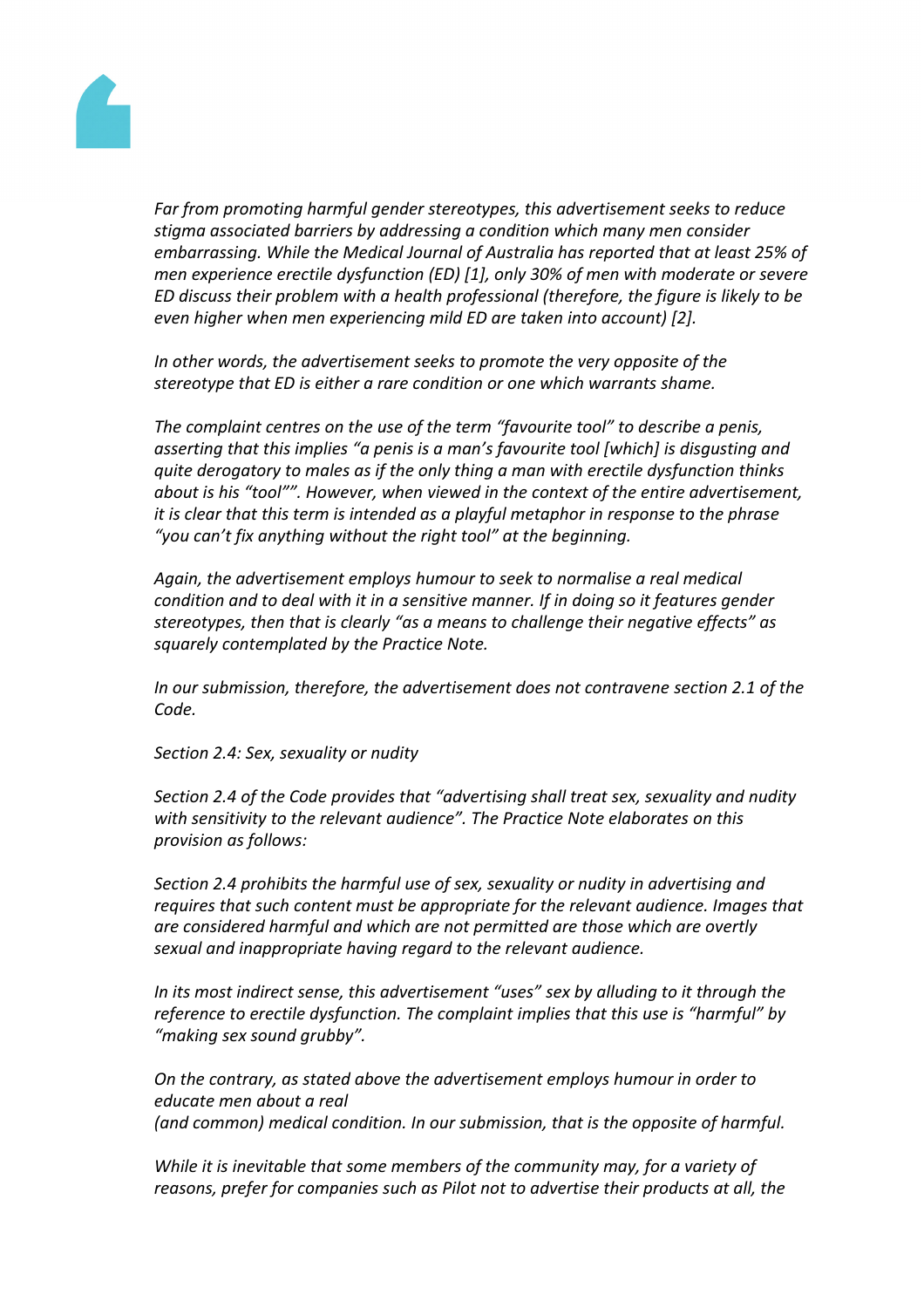

*relevant question is instead whether their advertisements are sufficiently cognisant of their context, audience and prevailing community standards (as required by section 2.6 of the Code).*

*It would be extremely surprising if, in 2021, prevailing community standards were considered to be offended by an attempt to educate Australian men about erectile dysfunction in a positive, accessible and light-hearted way.*

*Accordingly, this advertisement does not contravene section 2.4 of the Code.*

*We hope that the above information is of assistance to the Panel's consideration. We would be more than happy to provide any additional detail or clarification if needed.*

*[1] Weber et al, 'Risk factors for erectile dysfunction in a cohort of 108,477 Australian men' (2013) 199(2) Medical Journal of Australia 107, available at: https://www.mja.com.au/journal/2013/199/2/risk-factors-erectile-dysfunctioncohort-108-477-australian-men . [2] https://www.racgp.org.au/afp/2017/september/much-more-than-prescribing-apill .*

# **THE DETERMINATION**

The Ad Standards Community Panel (Panel) considered whether this advertisement breaches Section 2 of the AANA Code of Ethics (the Code).

The Panel noted the complainant's concerns that the advertisement suggests that men with erectile dysfunction only think about their penis which is offensive and derogatory.

The Panel viewed the advertisement and noted the advertiser's response.

**Section 2.1: Advertising or Marketing Communication shall not portray people or depict material in a way which discriminates against or vilifies a person or section of the community on account of race, ethnicity, nationality, gender, age, sexual preference, religion, disability, mental illness or political belief.**

The Panel noted the AANA Practice Note which provides guidance on the meaning of: Discrimination - unfair or less favourable treatment Vilification - humiliates, intimidates, incites hatred, contempt or ridicule Gender – refer to the attributes, roles, behaviours, activities, opportunities or restrictions that society considers appropriate for girls or boys, women or men. Gender is distinct from 'sex', which refers to biological difference.

The Panel noted the Practice Note for this section of the Code states: